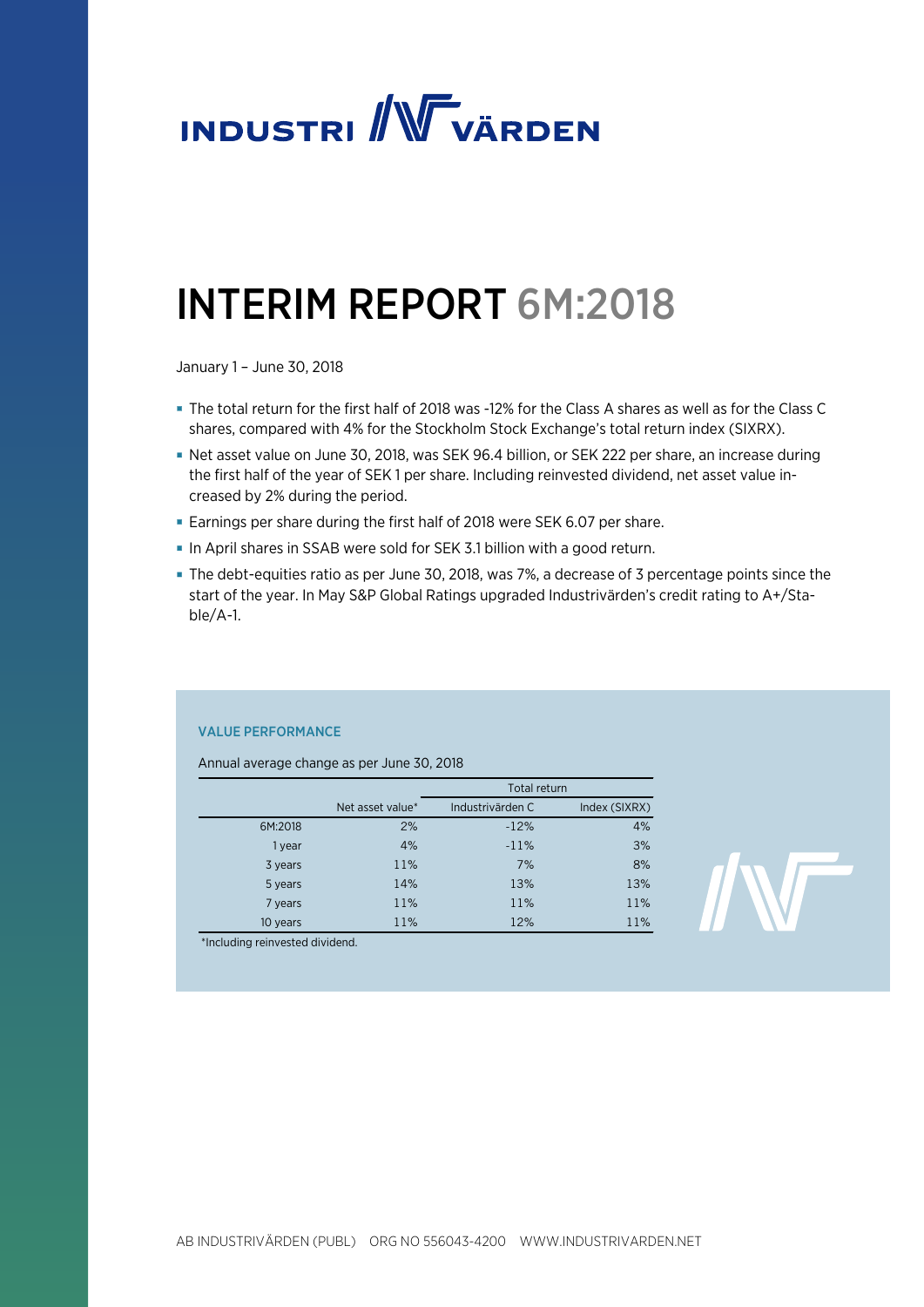### CEO's message

### EXTERNAL FACTORS

The first half of the year was characterized by high economic activity in the major economies, and the outlook for 2018 remains positive. Good corporate earnings growth and low interest rates have underpinned the stock market's performance, and in the U.S. the stock market has reached record highs. However, signs of growing concerns have begun to surface during the year over a weakening in the economic cycle, rising interest rates and political uncertainty. There are also clear signs of growing protectionism, which is affecting global trade and the companies negatively. All in all this has contributed to an increased volatility on the stock market during the first half of 2018.

#### PORTFOLIO COMPANIES

Activity has remained high in the portfolio companies, which will publish their half year reports in July and August. However, I would like to mention a few activities during the second quarter of 2018 – without any particular order of merit – which I believe demonstrate important steps in the realization of the respective portfolio companies' strategies.

*Sandvik* has acquired the French software company Metrologic Group, which is in line with Sandvik Machining Solution's strategy to broaden its customer offering in digital solutions. As part of its streamlining, Sandvik has also divested its ownership in the joint venture Fagersta Stainless as well as parts of its wire business.

*Volvo* has continued its efforts in electrified transport solutions and has launched its second entirely electric truck, giving the company a complete program of electric trucks for urban traffic. In addition, Volvo recently received its largest order ever for electric hybrid buses.

*Essity* has restructured its production within Consumer Tissue in Spain, which is a good example of the company's focused efforts on continuously increasing its cost and capital efficiency.

In June *SCA's* expanded Östrand pulp mill began operating according to plan. The mill will double its production capacity and is expected to be one of Europe's most competitive and environmentally sound pulp mills.

Construction the world's first pilot plant for fossil-free steel production has started in Luleå as part of the HYBRIT project. *SSAB* is one of the owners and financiers of the project, which aims to produce steel using hydrogen gas instead of coking coal.

### SUCCESSFUL DEAL IN SSAB'S STOCK CREATES SHAREHOLDER VALUE

In recent years we have stepped up our active owner role in the portfolio companies, with special focus on the companies that have shown a clear need for change. A good example is SSAB, where we subscribed for our share of the rights issue that was carried out in 2016. In April 2018 we could note that SSAB's stock had delivered very favorable returns during the last two years period – roughly 100 percent compared with about 20 percent for the total return index. Against this background we chose to realize part of the value growth by selling SSAB shares for approximately SEK 3 billion. Through the transaction we reduced our debt, which has increased our financial flexibility.

#### INDUSTRIVÄRDEN'S PERFORMANCE

On June 30, 2018, net asset value was SEK 96.4 billion, or SEK 222 per share, which corresponds to an increase of 2% during the first half of the year including reinvested dividend. At the end of the period the portfolio was worth SEK 103.6 billion, and net debt was SEK 7.2 billion, corresponding to a debt-equities ratio of 7%. This means that the debtequities ratio has decreased by 3 percentage points since the start of the year, of which most of the decrease is attributable to the sale of shares in SSAB. As a result of our strengthened financial position, in mid-May 2018 S&P Global Ratings upgraded Industrivärden's credit rating to A+. During the first half of the year the total return for the Class A as well as the Class C shares was -12%, compared with 4% for the total return index (SIXRX). The difference between the change in net asset value and the share price reflects a larger discount to net asset value. In summary, it can be noted that the share's total return was weak during the first half of the year. However, I see a clear potential in our portfolio companies, which creates a solid foundation for long-term shareholder value.

Helena Stjernholm **CEO**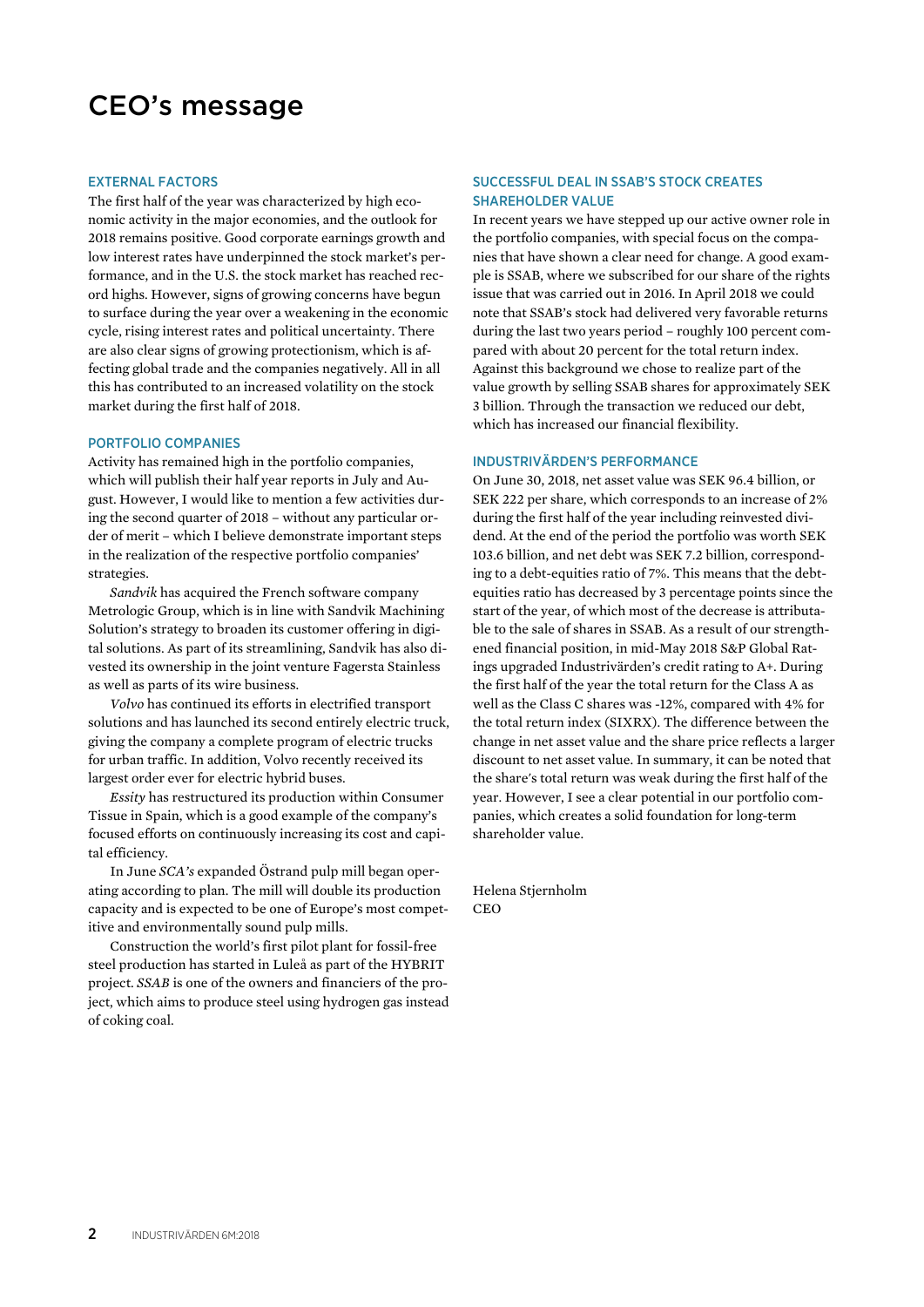### **Overview**

### INDUSTRIVÄRDEN IN BRIEF

Industrivärden conducts long-term value-creating asset management through active ownership. The long-term objective is to increase net asset value and thereby generate a return for Industrivärden's shareholders that exceeds the market's required rate of return. Taking into account the risk profile of the portfolio's investments, the shareholders are to be given a total return which over time is higher than the average for the Stockholm Stock Exchange.

More information can be found at www.industrivarden.net.





### COMPOSITION OF EQUITIES PORTFOLIO AND NET ASSET VALUE

|                                        |                          |                          | 06/30/2018 |                      |                |                 |                 | 6M:2018                 |  |
|----------------------------------------|--------------------------|--------------------------|------------|----------------------|----------------|-----------------|-----------------|-------------------------|--|
|                                        |                          | Share of<br>ownership, % |            |                      |                | Market value    | Total<br>return | TR for the<br>stock     |  |
| Portfolio companies                    | No. of shares            | Capital                  | Votes      | Share of<br>value, % |                | SEK M SEK/share | SEK M           | %                       |  |
| Sandvik                                | 147,814,054              | 11.8                     | 11.8       | 23                   | 23,502         | 54              | 2,806           | 13                      |  |
| Volvo A                                | 142,600,000              | 6.7                      | 22.1       | 20                   | 20,392         | 47              | $-854$          | $-4$                    |  |
| Handelsbanken A                        | 199,923,948              | 10.3                     | 10.5       | 19                   | 19,904         | 46              | $-1,079$        | $-5$                    |  |
| Essity A<br>Essity B                   | 35,000,000<br>31,800,000 | 9.5                      | 29.8       | 14                   | 7,770<br>7,034 | 34              | $-323$          | $-2$<br>$-3$            |  |
| <b>SCA A</b><br><b>SCAB</b>            | 35,000,000<br>31,800,000 | 9.5                      | 29.7       | 6                    | 3,427<br>3,095 | 15              | 623             | 5<br>17                 |  |
| Ericsson A<br>Ericsson B               | 86,052,615<br>1,000,000  | 2.6                      | 15.1       | 6                    | 5,895<br>69    | 14              | 1,438           | 31<br>31                |  |
| ICA Gruppen                            | 20,625,000               | 10.3                     | 10.3       | 5                    | 5,666          | 13              | $-264$          | $-4$                    |  |
| Skanska A<br>Skanska B                 | 12,667,500<br>16,343,995 | 6.9                      | 23.9       | 5                    | 2,062<br>2,661 | 11              | 37              | 1<br>1                  |  |
| <b>SSAB A</b>                          | 44,334,933               | 4.3                      | 11.8       | $\overline{c}$       | 1,876          | 4               | 186             | $-4$                    |  |
| Other                                  |                          |                          |            | $\mathbf 0$          | 242            | $\mathbf 1$     | 34              |                         |  |
| Equities portfolio                     |                          |                          |            | 100                  | 103,595        | 238             | 2,605           | $\overline{\mathbf{c}}$ |  |
| Interest-bearing net debt              |                          |                          |            |                      | $-7,158$       | $-16$           | Index:          | 4                       |  |
| Adjustment regarding exchangeable bond |                          |                          |            |                      | 0              | 0               |                 |                         |  |
| Net asset value                        |                          |                          |            |                      | 96,437         | 222             |                 |                         |  |
| Debt-equities ratio                    |                          |                          |            |                      |                | 7%              |                 |                         |  |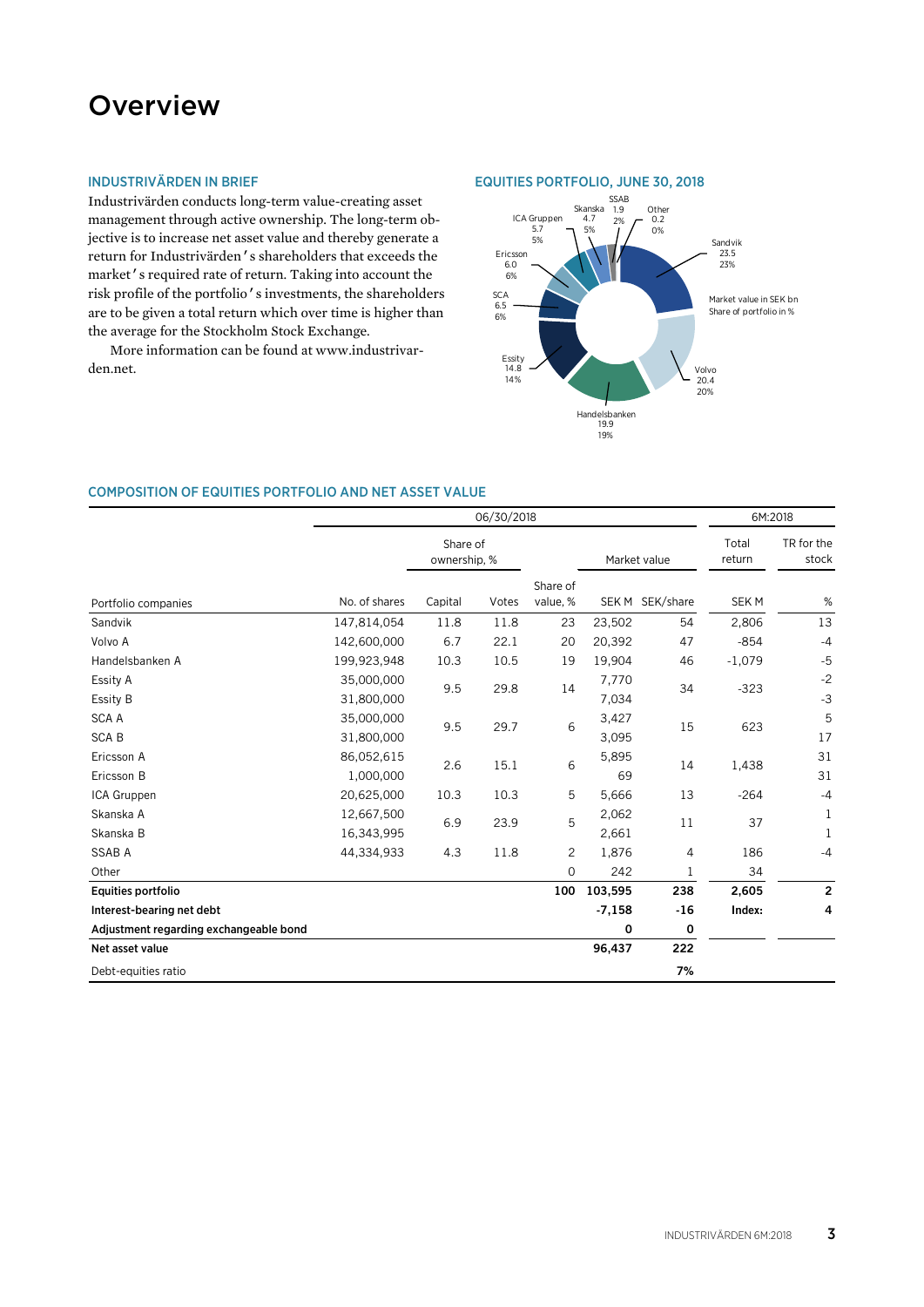## Performance

### NET ASSET VALUE

Net asset value on June 30, 2018, was SEK 96.4 billion, or SEK 222 per share, an increase during the first half of 2018 of SEK 1 per share. Including reinvested dividend, net asset value increased by 2% during the period. The dividend paid out in 2018 was SEK 5.50 per share. The Stockholm Stock Exchange's total return index (SIXRX) increased by 4% during the first half of the year.

During the last five and ten-year periods, net asset value grew by 14% and 11%, respectively, per year including reinvested dividend. The total return index (SIXRX) increased by 13% and 11%, respectively, during the same periods.

### EQUITIES PORTFOLIO

During the first half of the 2018 the value of the equities portfolio, adjusted for purchases and sales, decreased by SEK 1.2 billion. On June 30, 2018 the equities portfolio was worth SEK 103.6 billion, or SEK 238 per share. The shareholdings in Sandvik and Ericsson made a significant positive contribution to the equities portfolio's value performance.

During the last three-year period the shareholdings in SCA, Sandvik, Volvo, and Essity generated higher total returns than the total return index (SIXRX). SSSAB performed in line with the total return index. The shareholdings in Skanska, ICA Gruppen, Handelsbanken and Ericsson had lower total returns than the total return index (SIXRX).

### CASH FLOW

### *Investment activities*

During the first half of 2018 shares were bought in Handelsbanken for SEK 0.4 billion and in Volvo for SEK 0.1 billion. During the same period shares in SSAB were sold for SEK 3.1 billion.

### *Dividend paid out*

The Annual General Meeting on April 17, 2018 approved the Board of Directors' proposed dividend of SEK 5.50 per share (5.25). The total dividend payout amounted to SEK 2,394 M (2,285).

#### *Management cost*

The management cost during the first half of 2018 was SEK 70 M (55), which on a yearly basis corresponded to 0.14% of the equities portfolio's value on June 30, 2018.

### DEVELOPMENT OF NET ASSET VALUE 6M:2018

|                           |        | 06/30/2018 |         | 12/31/2017 |
|---------------------------|--------|------------|---------|------------|
|                           | SEK bn | SEK/share  | SEK bn  | SEK/share  |
| Equities portfolio        | 103.6  | 238        | 107.3   | 247        |
| Interest-bearing net debt | $-7.2$ | $-16$      | $-10.9$ | $-25$      |
| Adjustment exchangeable   | 0.0    | O          | $-0.1$  | -0         |
| Net asset value           | 96.4   | 222        | 96.3    | 221        |

### DEVELOPMENT OF NET ASSET VALUE, 10 YEARS



#### -1.1  $-0.9$ -0.3 -0.3  $0.0$  $0.2$ 0.6  $1.4$  $\overline{28}$ -2.0 -1.0 0.0 1.0 2.0 3.0 Handelsbanken Volvo  $ICA$ Essity Skanska SSAB **SCA** Ericsson Sandvik Total return, SEK bn

CONTRIBUTION ANALYSIS OF SHAREHOLDINGS 6M:2018

### PERFORMANCE OF SHAREHOLDINGS, 3 YEARS

|                            | Annual average total return, % |
|----------------------------|--------------------------------|
|                            | 3 years                        |
| $SCA*$                     | 32                             |
| Sandvik                    | 23                             |
| Volvo                      | 15                             |
| Essity*                    | 13                             |
| <b>SSAB</b>                | 10                             |
| Skanska                    | 3                              |
| ICA Gruppen                |                                |
| Handelsbanken              | $-1$                           |
| Ericsson                   | -3                             |
| Total return index (SIXRX) | 8                              |

\*The total returns for Essity and SCA have been calculated as the respective companies' share of the original company SCA's total return before the split (based on share of value at the time of the split) and thereafter based on the value performance of the respective companies. The split was carried out on June 9, 2017, and the first day of trading in Essity shares was June 15, 2017.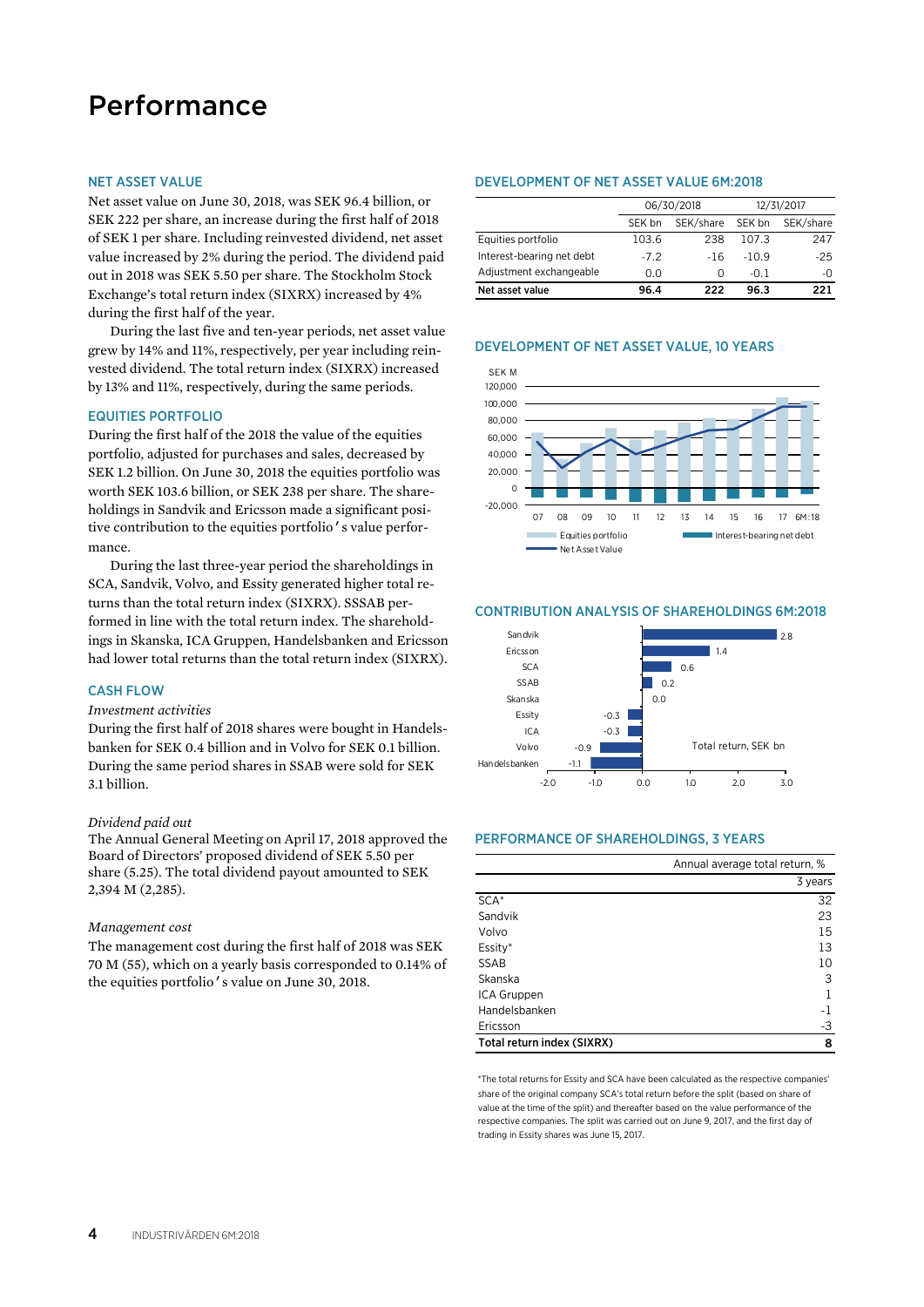### NET DEBT

Interest-bearing net debt amounted to SEK 7.2 billion on June 30, 2018. The debt-equities ratio was 7% (10%), and the equity ratio was 92% (88%). The debt-equities ratio is calculated as interest-bearing net debt in relation to the market value of the equities portfolio.

On June 30, 2018, interest-bearing liabilities had an average capital duration of approximately 3 years, an average interest duration of approximately 1 year and carried an average interest rate of approximately 0.1%. Current unutilized committed bank loans that can be used for refinancing needs amount to SEK 3 billion.

No part of Industrivärden's borrowings is conditional on any covenants. In May 2018 S&P Global Ratings upgraded Industrivärden's credit rating from A/Stable/A-1 to A+/Stable/A-1.

In 2014 a SEK 4.4 billion exchangeable bond was issued based on ICA Gruppen's stock. The bond matures in 2019 and was issued at a premium of approximately 38% to ICA Gruppen's share price at the time of issue and carries no interest. The strike price was SEK 290,52 per share as per June 30, 2018. In the event of a potential future exchange, there is a possibility to pay either with shares or with cash.

### INDUSTRIVÄRDEN SHARE DATA

The market prices for Industrivärden's Class A and C shares on June 30, 2018, were SEK 181.30 and SEK 173.70 respectively. The corresponding market prices on December 31, 2017, were SEK 211.60 and SEK 202.50 respectively.

The total return during the first half of 2018 was -12% for the Class A shares as well as for the Class C shares. The Stockholm Stock Exchange's total return index (SIXRX) increased by 4% during the same period. The total returns for Industrivärden's shares over longer periods of time are shown in the table on page 1.

At the 2011 Annual General Meeting, a share conversion clause was added to the Articles of Association. Shareholders have the right at any time to request conversion of Class A shares to Class C shares. During the first half of 2018, 869 shares were converted.

### INTEREST-BEARING NET DEBT, JUNE 30, 2018

|                              | Credit                   | Utilized                |           |
|------------------------------|--------------------------|-------------------------|-----------|
|                              | facility,<br><b>SEKM</b> | amount.<br><b>SEK M</b> | Maturity  |
| Exchangeable bond            |                          | 4,392                   | 2019      |
| MTN-program                  | 8,000                    | 2,812                   | 2019-2021 |
| Commercial paper             | 3,000                    | 700                     | 2018      |
| Pension debt                 |                          | 117                     |           |
| Other short-term borrowing   |                          | 215                     |           |
| <b>Total borrowing</b>       |                          | 8,236                   |           |
| Less:                        |                          |                         |           |
| Interest-bearing receivables |                          | 833                     |           |
| Cash and cash equivalents    |                          | 245                     |           |
| Interest-bearing net debt    |                          | 7.158                   |           |

### SHARE STRUCTURE, JUNE 30, 2018

|               |               |              | Capital. | Votes. |
|---------------|---------------|--------------|----------|--------|
| Share class   | No. of shares | No. of votes | %        | %      |
| A (1 vote)    | 268, 183, 471 | 268,183,471  | 61.6     | 94.1   |
| C (1/10 vote) | 167,026,406   | 16,702,640   | 38.4     | 5.9    |
| Total         | 435,209,877   | 284,886,111  | 100.0    | 100.0  |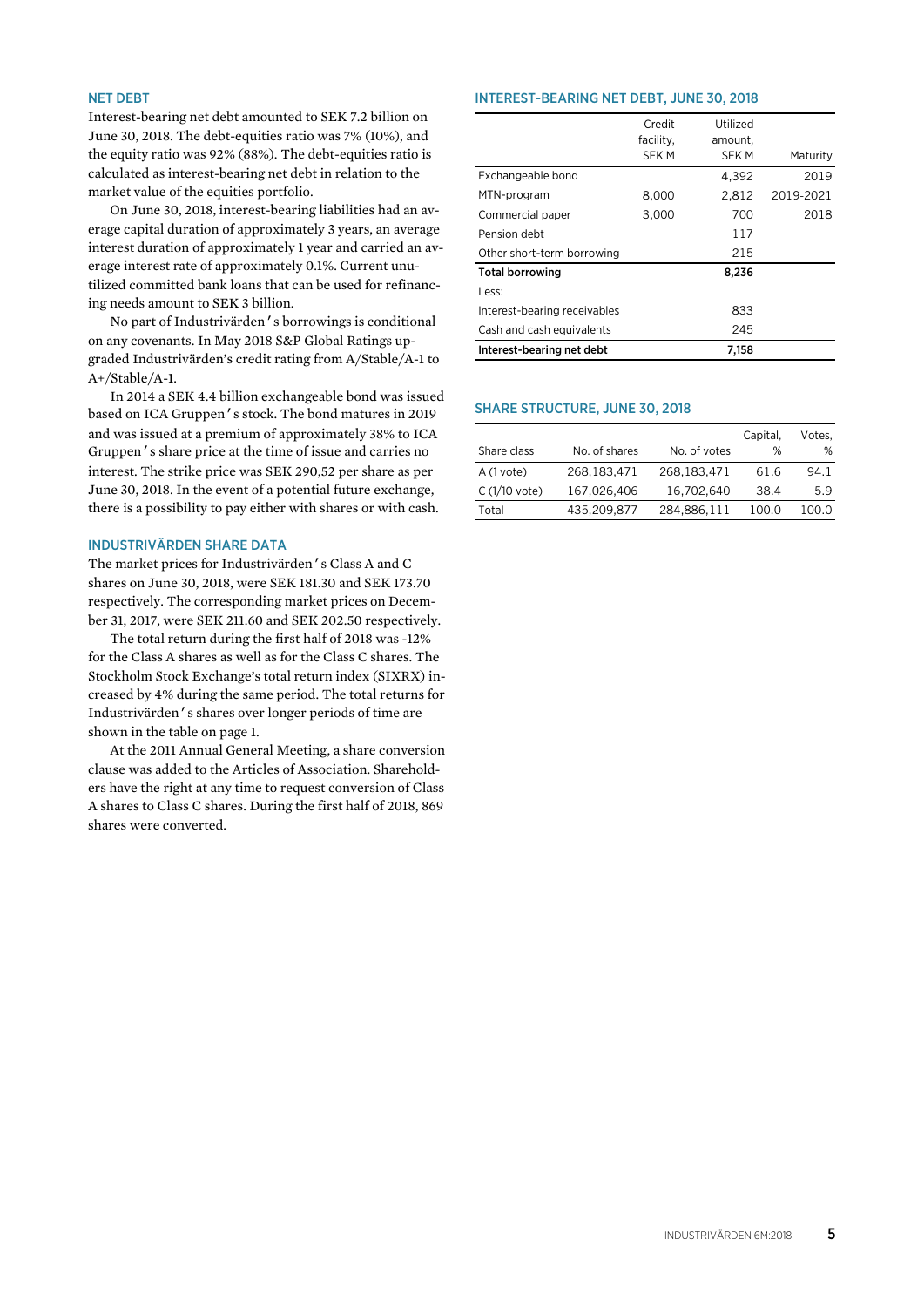### **Other**

### BOARD'S ASSURANCE

The Board of Directors and CEO certify that the half-year interim report gives a true and fair presentation of the Parent Company's and Group's business, financial position and result of operations, and describes material risks and uncertainties facing the Parent Company and the companies included in the Group.

Stockholm, July 5, 2018 AB Industrivärden (publ)

| Fredrik Lundberg Pär Boman Christian Caspar<br>Chairman | Vice Chairman Director                |                                          |
|---------------------------------------------------------|---------------------------------------|------------------------------------------|
| Bengt Kjell<br>Director                                 | Director                              | Nina Linander Annika Lundius<br>Director |
| Lars Pettersson<br>Director                             | Helena Stjernholm<br>CEO and director |                                          |

### RESOLUTIONS AT ANNUAL GENERAL MEETING 2018

The 2018 Annual General Meeting was held on April 17, at which the following resolutions, among others, were made. The dividend was set at SEK 5.50 (5.25) per share. All board members and the Chairman of the Board were re-elected.

### CHANGE IN MANAGEMENT TEAM

On August 1, 2018, Martin Hamner will leave his position as Chief Financial Officer. The recruitment of his successor is underway.

### FINANCIAL CALENDAR

Interim report January–September: October 5, 2018

### CONTACT PERSONS

Sverker Sivall, Head of Corporate Communication and Sustainability Phone: +46-8-666 64 19 E-mail: ssl@industrivarden.se Martin Hamner, CFO Helena Stjernholm, CEO

### CONTACT INFORMATION

AB Industrivärden (publ) Box 5403, SE-114 84 Stockholm, Sweden Registered office: Stockholm, Reg. no.: 556043-4200 Switchboard: +46-8-666 64 00 info@industrivarden.se, www.industrivarden.net

### **PUBLICATION**

This information is such that AB Industrivärden is required to make public pursuant to the EU Market Abuse Regulation and the Securities Markets Act. The information was

submitted for publication, through the agency of the Head of Corporate Communication and Sustainability stated above, at 10:00 a.m. CET on July 5, 2018.

### TICKER CODES

INDUC:SS, Bloomberg INDUc.ST, Reuters INDU C, NASDAQ OMX

### AUDITORS' REPORT

Following is the auditors' review report of interim financial information prepared in accordance with IAS 34 and Ch. 9 of the Swedish Annual Accounts Act.

### *Introduction*

We have reviewed the condensed interim financial information (interim report) of AB Industrivärden (publ) as of 30 June 2018 and the six-month period then ended. The Board of Directors and the CEO are responsible for the preparation and presentation of the interim financial information in accordance with IAS 34 and the Swedish Annual Accounts Act. Our responsibility is to express a conclusion on this interim report based on our review.

### *Scope of review*

We conducted our review in accordance with the International Standard on Review Engagements ISRE 2410, Review of Interim Report Performed by the Independent Auditor of the Entity. A review consists of making inquiries, primarily of persons responsible for financial and accounting matters, and applying analytical and other review procedures. A review is substantially less in scope than an audit conducted in accordance with the International Standards on Auditing, ISA, and other generally accepted auditing standards in Sweden. The procedures performed in a review do not enable us to obtain assurance that we would become aware of all significant matters that might be identified in an audit. Accordingly, we do not express an audit opinion.

#### *Conclusion*

Based on our review, nothing has come to our attention that causes us to believe that the interim report is not prepared, in all material respects, in accordance with IAS 34 and the Swedish Annual Accounts Act, regarding the Group, and with the Swedish Annual Accounts Act, regarding the Parent Company.

Stockholm, July 5, 2018 PricewaterhouseCoopers AB

Magnus Svensson Henryson Authorized Public Accountant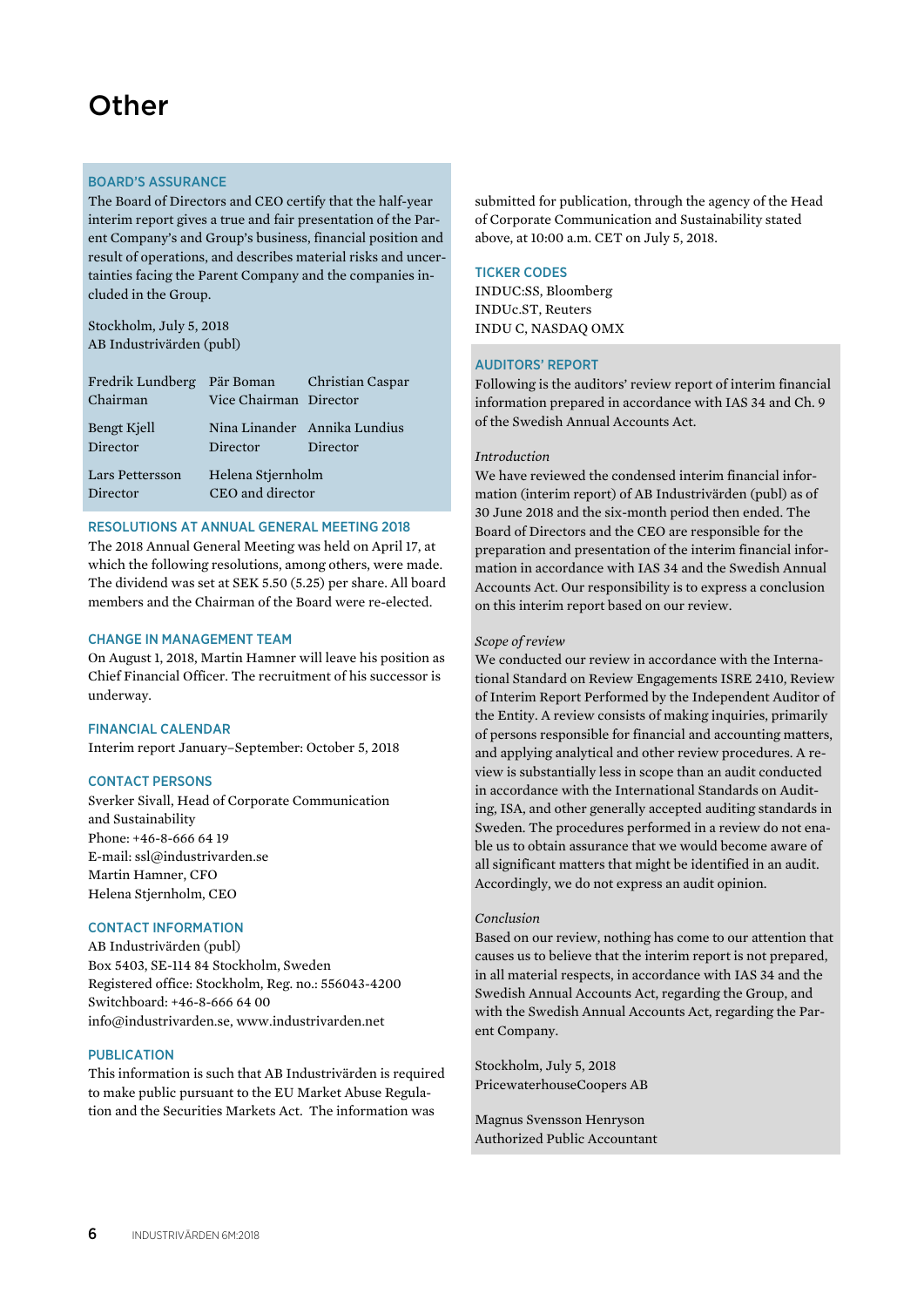## Financial statements

### GROUP

|                                              | 2018      | 2017      | 2018      | 2017         | 2017      |
|----------------------------------------------|-----------|-----------|-----------|--------------|-----------|
| <b>SEKM</b>                                  | Apr.-Jun. | Apr.-Jun. | Jan.-Jun. | Jan.-Jun.    | Jan.-Dec. |
| <b>INCOME STATEMENT</b>                      |           |           |           |              |           |
| Dividend income from stocks                  | 2,089     | 1,724     | 3,764     | 2,786        | 2,786     |
| Change in value of stocks, etc.              | $-910$    | 1,552     | $-1,046$  | 10,924       | 12,957    |
| Management cost                              | $-40$     | $-29$     | $-70$     | $-55$        | $-111$    |
| <b>Operating income</b>                      | 1,139     | 3,247     | 2,648     | 13,655       | 15,632    |
| Financial items                              | $-5$      | -25       | $-7$      | $-70$        | -77       |
| Income after financial items                 | 1,134     | 3,222     | 2,641     | 13,585       | 15,555    |
| Tax                                          |           |           |           |              |           |
| Net income for the period                    | 1,134     | 3,222     | 2,641     | 13,585       | 15,555    |
| Earnings per share, SEK                      | 2.61      | 7.40      | 6.07      | 31.25        | 35.76     |
| STATEMENT OF COMPREHENSIVE INCOME            |           |           |           |              |           |
| Comprehensive income for the period          | 1,134     | 3,222     | 2,641     | 13,585       | 15,549    |
|                                              |           |           |           |              |           |
| BALANCE SHEET as per end of period           |           |           |           |              |           |
| Equities                                     |           |           | 103,595   | 105,328      | 107,289   |
| Other non-current assets                     |           |           | 11        | 12           | 12        |
| Total non-current assets                     |           |           | 103,606   | 105,340      | 107,301   |
| Cash and cash equivalents                    |           |           | 245       | $\mathbf{O}$ | 613       |
| Other current assets                         |           |           | 844       | 336          | 446       |
| Total current assets                         |           |           | 1,089     | 336          | 1,059     |
| <b>Total assets</b>                          |           |           | 104,695   | 105,676      | 108,360   |
| Shareholders' equity                         |           |           | 96,127    | 93,912       | 95,880    |
| Non-current interest-bearing liabilities     |           |           | 2,178     | 7,248        | 7,292     |
| Non-current non interest-bearing liabilities |           |           | 60        | 636          | 368       |
| Total non-current liabilities                |           |           | 2,238     | 7,884        | 7,660     |
| Current interest-bearing liabilities         |           |           | 6,058     | 3,750        | 4,523     |
| Other liabilities*                           |           |           | 272       | 130          | 297       |
| Total current liabilities                    |           |           | 6,330     | 3,880        | 4,820     |
| Total shareholders' equity and liabilities   |           |           | 104,695   | 105,676      | 108,360   |
| <b>CASH FLOW</b>                             |           |           |           |              |           |
| Cash flow from operating activities          |           |           | 3,666     | 2,662        | 2,594     |
| Cash flow from investing activities          |           |           | 2,525     | $\mathbf 0$  | $-103$    |
| Cash flow from financing activities**        |           |           | $-6,559$  | $-3,485$     | $-2,701$  |
| Cash flow for the period                     |           |           | $-368$    | $-823$       | $-210$    |
| Cash and cash equivalents at end of period   |           |           | 245       | 0            | 613       |

\* Of which, the option component of the exhangeable bond, totaling SEK 148 M, which at the time of issue amounted to a total of SEK 335 M.

\*\* Of which, dividends of SEK 2,394M (2,285) paid to shareholders.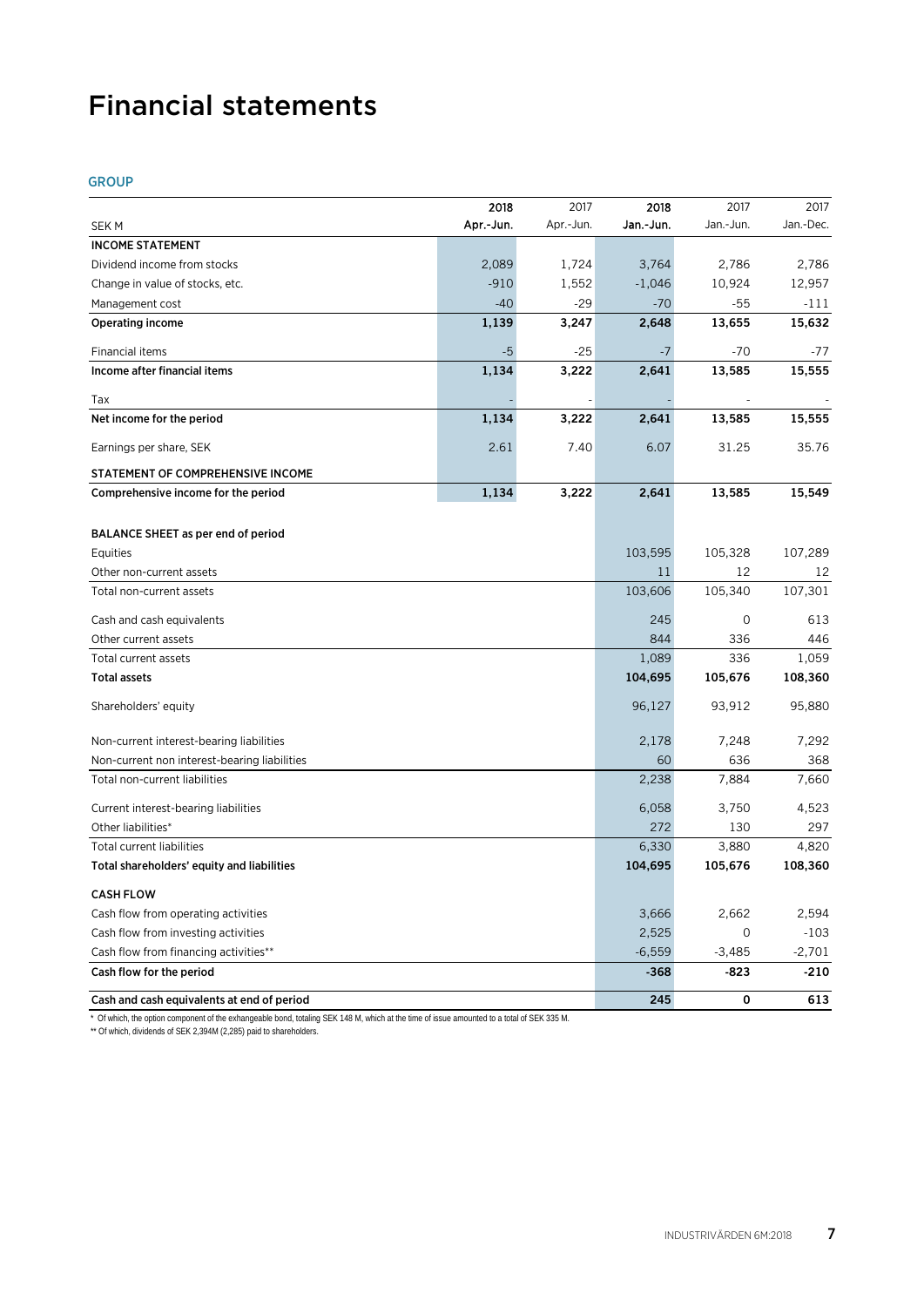|                                                   | 2018      | 2017      | 2017      |
|---------------------------------------------------|-----------|-----------|-----------|
| SEK M                                             | Jan.-Jun. | Jan.-Jun. | Jan.-Dec. |
| <b>CHANGES IN SHAREHOLDERS' EQUITY</b>            |           |           |           |
| Opening shareholders' equity as per balance sheet | 95,880    | 82,129    | 82,129    |
| Conversion and other                              | $\Omega$  | 482       | 486       |
| Comprehensive income for the period               | 2,641     | 13,585    | 15,549    |
| Dividend                                          | $-2,394$  | $-2.285$  | $-2.285$  |
| Closing shareholders' equity as per balance sheet | 96,127    | 93,912    | 95,880    |
| INTEREST-BEARING NET DEBT at end of period        |           |           |           |
| Cash and cash equivalents                         | 245       | $\Omega$  | 613       |
| Interest-bearing assets                           | 833       | 327       | 272       |
| Non-current interest-bearing liabilities          | 2,178     | 7.248     | 7.292     |
| Current interest-bearing liabilities              | 6,058     | 3,750     | 4,523     |
| Interest-bearing net debt                         | 7,158     | 10,671    | 10,930    |

### PARENT COMPANY **Example 20**

|                                            | 2018      | 2017      | 2017      |
|--------------------------------------------|-----------|-----------|-----------|
| SEK M                                      | Jan.-Jun. | Jan.-Jun. | Jan.-Dec. |
| <b>INCOME STATEMENT</b>                    |           |           |           |
| Operating income                           | 3,388     | 10,289    | 12,145    |
| Income after financial items               | 3,384     | 10,271    | 12,121    |
| Income for the period                      | 3,384     | 10,271    | 12,121    |
|                                            |           |           |           |
| Comprehensive income for the period        | 3,384     | 10,271    | 12,115    |
| BALANCE SHEET as per end of period         |           |           |           |
| Non-current assets                         | 62,612    | 62,264    | 63,883    |
| Current assets                             | 670       | 416       | 2,021     |
| <b>Total assets</b>                        | 63,282    | 62,680    | 65,904    |
| Shareholders' equity                       | 54,638    | 51,799    | 53,647    |
| Non-current liabilities                    | 2,238     | 7,884     | 7,660     |
| <b>Current liabilities</b>                 | 6,406     | 2,997     | 4,597     |
| Total shareholders' equity and liabilities | 63,282    | 62,680    | 65,904    |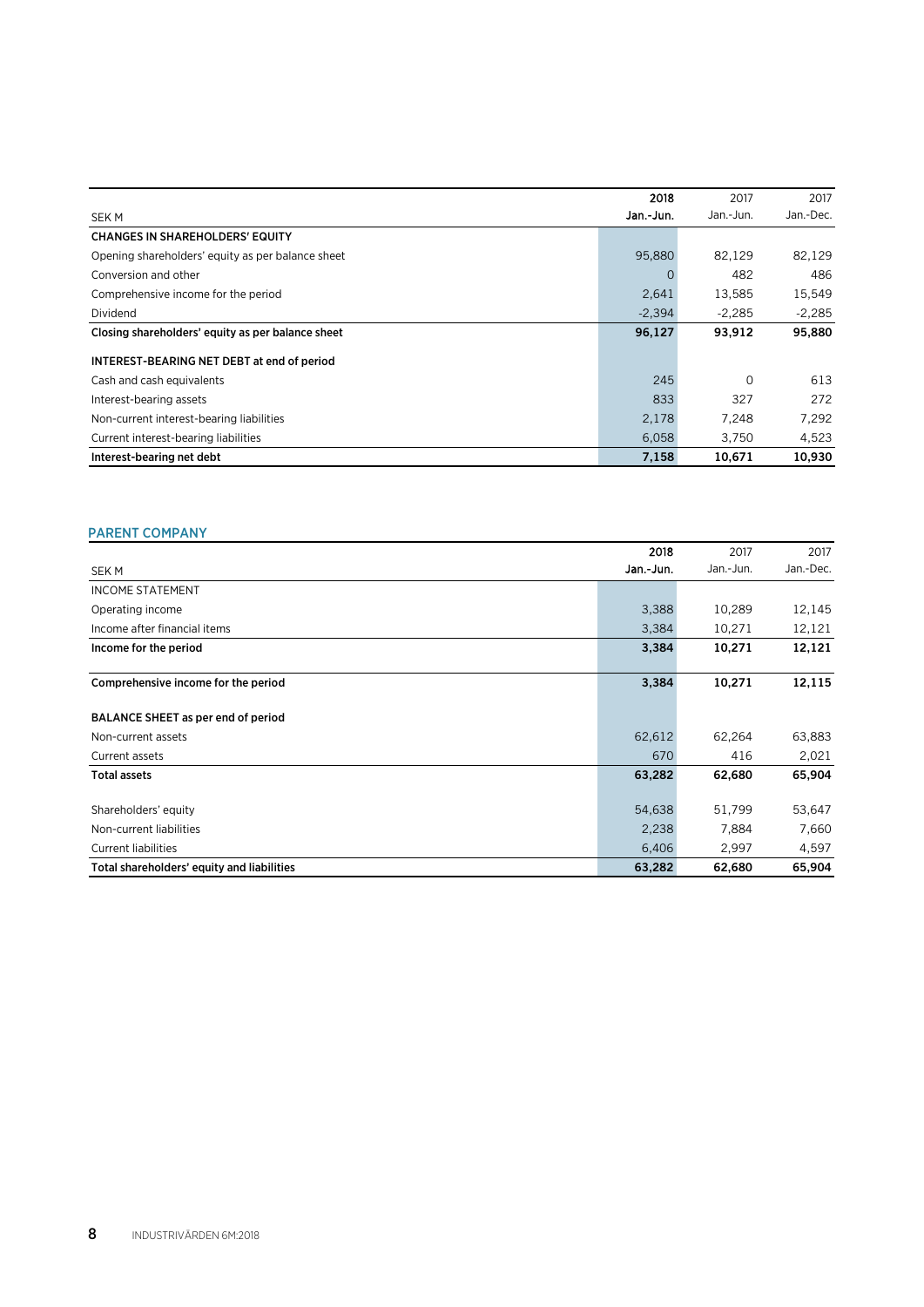### Accounting policies and notes

### ACCOUNTING POLICIES

This interim report has been prepared in accordance with IAS 34 Interim Financial Reporting. The consolidated financial statements have been prepared in accordance with International Financial Reporting Standards (IFRS) as endorsed by the EU, and the Swedish Annual Accounts Act. The Parent Company's financial statements have been prepared in accordance with RFR 2 – Accounting for Legal Entities, and the Swedish Annual Accounts Act. New or amended IFRSs and IFRIC interpretations have not had any effect on the Group's or Parent Company's earnings or financial position.

### ALTERNATIVE PERFORMANCE MEASURES

The definitions of the alternative performance measures net asset value, debt-equities ratio, equity ratio, market value of the equities portfolio and interest-bearing net debt are provided in the 2017 Annual Report. These alternative performance measures are essential for the understanding and evaluating an investment company's business.

### FAIR VALUE MEASUREMENT OF FINANCIAL INSTRUMENTS

In accordance with IFRS 13, financial instruments are measured at fair value according to a three level hierarchy. Classification is based on input data that is used in measuring the instruments. Instruments in Level 1 are valued according to quoted prices for identical instruments in an active market. Instruments in Level 2 are measured in a valuation model which uses input data that are directly or indirectly observable in the market. Instruments in Level 3 are measured using a valuation technique based on input data that are not observable in a market.

Responsibility for the measurement of fair value rests with management. ISDA master agreements exist with pertinent counterparties.

| 06/30/2018               | Level 1 | Level 2 | Level 3 | Total   |
|--------------------------|---------|---------|---------|---------|
| Assets                   |         |         |         |         |
| Equities                 | 103,353 |         | 242     | 103,595 |
| Short term investments   | 659     |         |         | 659     |
| <b>Total assets</b>      | 104,012 |         | 242     | 104,254 |
|                          |         |         |         |         |
|                          | Level 1 | Level 2 | Level 3 | Total   |
| <b>Liabilities</b>       |         |         |         |         |
| Option component of      |         |         |         |         |
| exchangeable bond        |         | $-148$  |         | $-148$  |
| Derivatives, etc.        |         | -63     |         | -63     |
| <b>Total liabilities</b> |         | -211    |         | -211    |

No changes have been made between levels compared with the preceding year.

### RISKS AND UNCERTAINTIES

The dominant risk in Industrivärden's business is share price risk, i.e., the risk of a change in value caused by changes in share prices. A 1% change in the share price of the holdings in the equities portfolio as per June 30, 2018, would have affected its market value by approximately +/– SEK 1,000 M.

### RELATED PARTY TRANSACTIONS

During the first half of 2018, dividend income was received from associated companies.